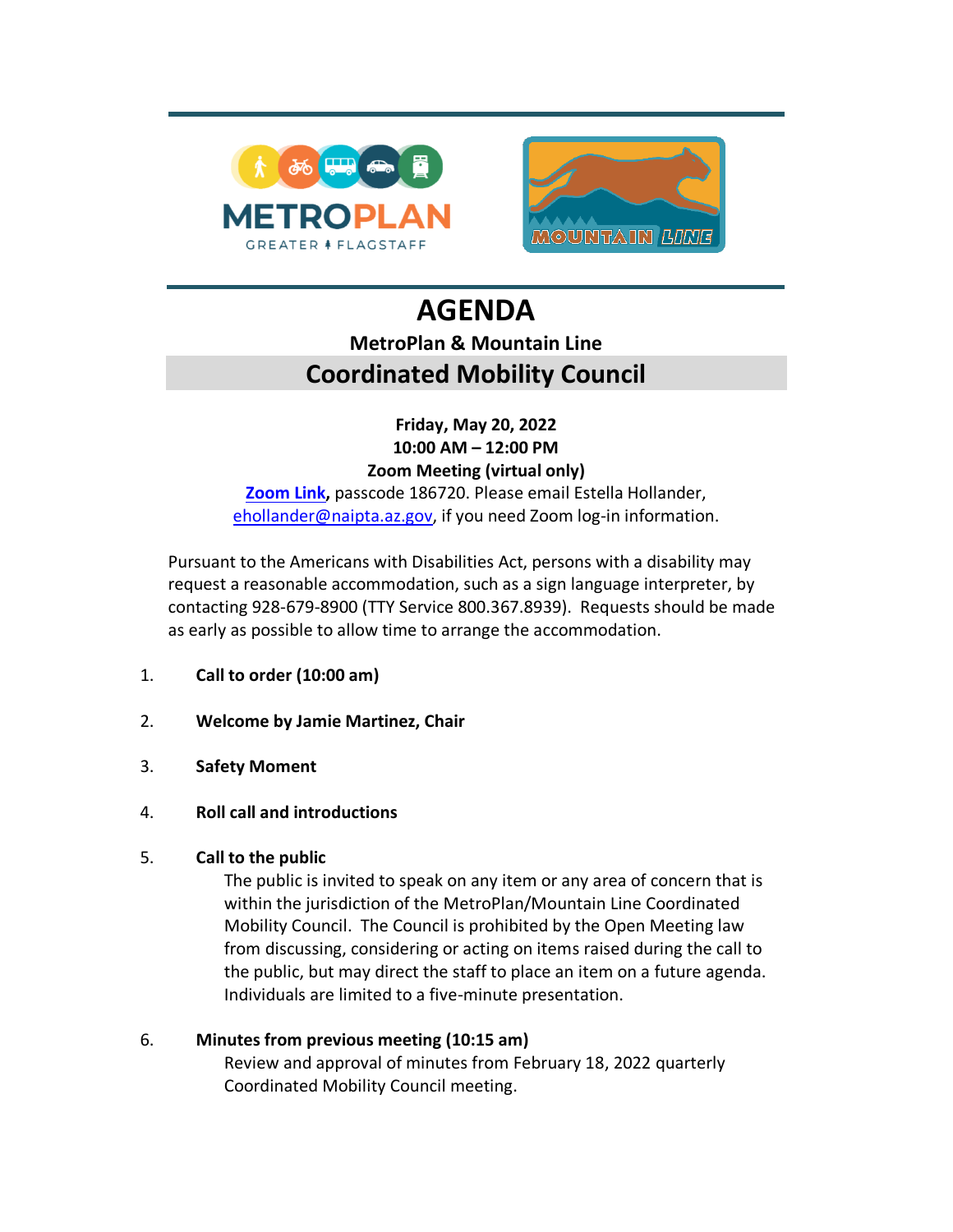## **AGENDA** MetroPlan & Mountain Line **Coordinated Mobility Council**

- 7. **Inclusion and Adaptive Living Commission Update (10:15 am)** Update by Inclusion and Adaptive Living Commission members or liaisons
- 8. **Northern Arizona Council of Governments (NACOG) Coordinated Plan Discussion (10:30)**

Presentation and focus group discussion with NACOG and KFH Group

- 9. **Stride Forward, the Regional Transportation Plan Presentation (11:00 am)** Presentation by David Wessel, Planning Manager with MetoPlan
- 10. **Coordinated Transportation Plan Update (11:15 am)** Begin major update on Coordinated Plan – Review existing transportation gaps and strategies.
- 11. **Upcoming trainings (11:50)** Information on scheduled upcoming trainings and discussion on need for other trainings.
- 12. **News and updates from CMC members (11:50)** An opportunity to report on any projects or work that may be of interest to group
- 13. **Future agenda items (11:55)**
- 14. **Adjournment (12:00 pm)**